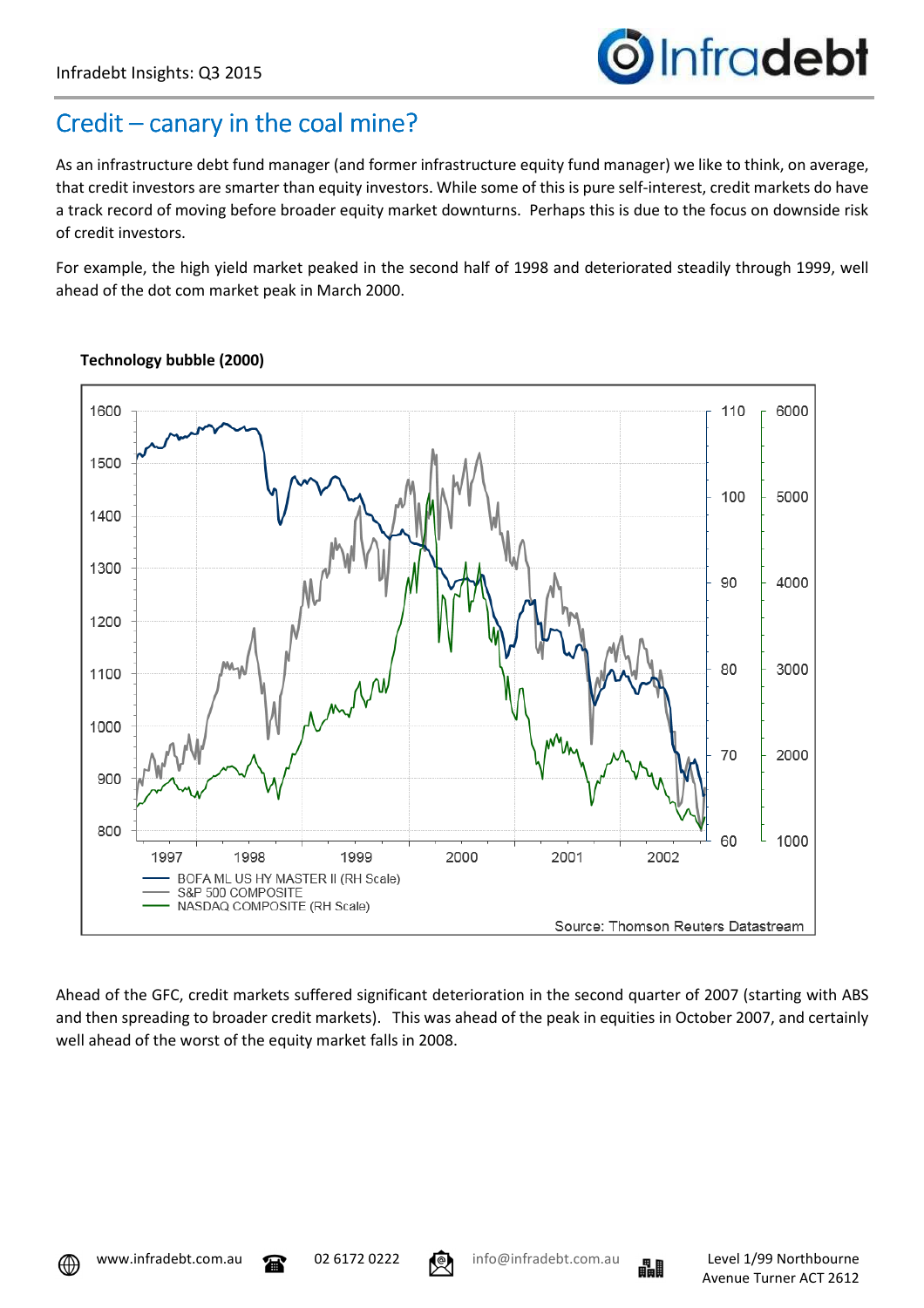## **GFC (2009)**





More recently – high yield bond markets clearly peaked at the end of 2014 – coincident with the collapse in oil prices and its implications for the energy sector (which accounted for 20% of the market at the time). Credit markets have continued to deteriorate over the course of 2015 – with both high yield and investment grade spreads moving steadily wider.